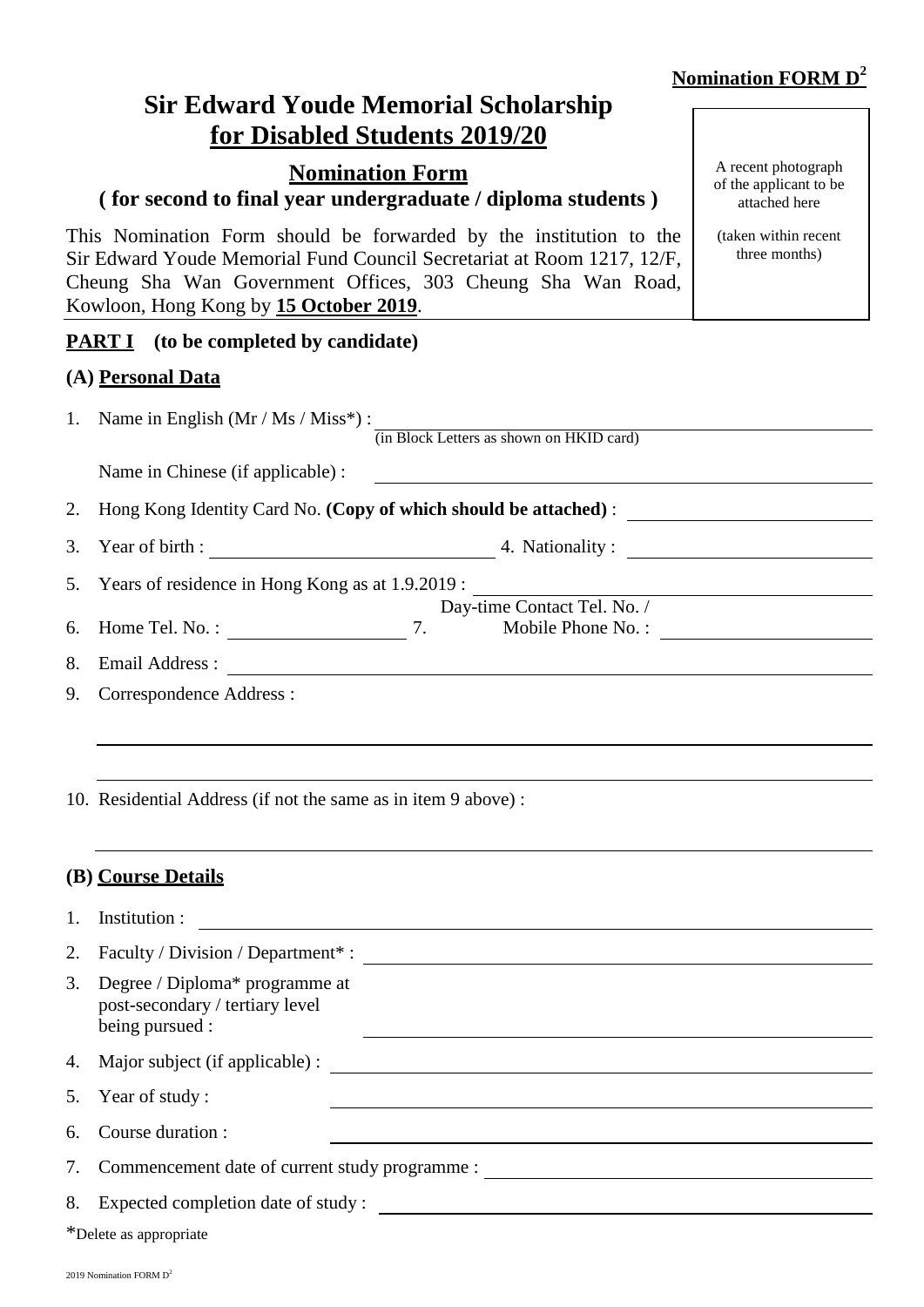# **(C) Academic Background**

## 1. Performance at internal examinations of the institution in 2018/19**†**:

| Subject          | Grade /<br>Mark | Subject    | Grade /<br>Mark |
|------------------|-----------------|------------|-----------------|
| $\overline{1}$ . |                 | 6.         |                 |
| 2.               |                 | $\prime$ . |                 |
| 3.               |                 | 8.         |                 |
| 4.               |                 | 19.        |                 |
| $\vert 5.$       |                 | 10.        |                 |

## 2. Public Examinations Results**†**:

|                  | Year | Subjects and Results |
|------------------|------|----------------------|
| <b>HKDSE</b>     |      |                      |
|                  |      |                      |
|                  |      |                      |
| Others           |      |                      |
| (Please specify) |      |                      |
|                  |      |                      |

## 3. Scholarships and Awards**†**:

(Please give details of any scholarships / awards previously received or currently being granted and specify the issuing authority and value of the awards. The successful candidate will not be required to relinquish scholarships or awards concurrently held by him / her.)

| Name of Award (including<br>Sir Edward Youde Memorial awards) | <b>Issuing Authority</b> | Value of Award | Date |
|---------------------------------------------------------------|--------------------------|----------------|------|
|                                                               |                          |                |      |
|                                                               |                          |                |      |
|                                                               |                          |                |      |
|                                                               |                          |                |      |

**†Copies of supporting document(s), such as certificate(s), result slip(s) and official transcript(s) (including those of current studies) should be attached**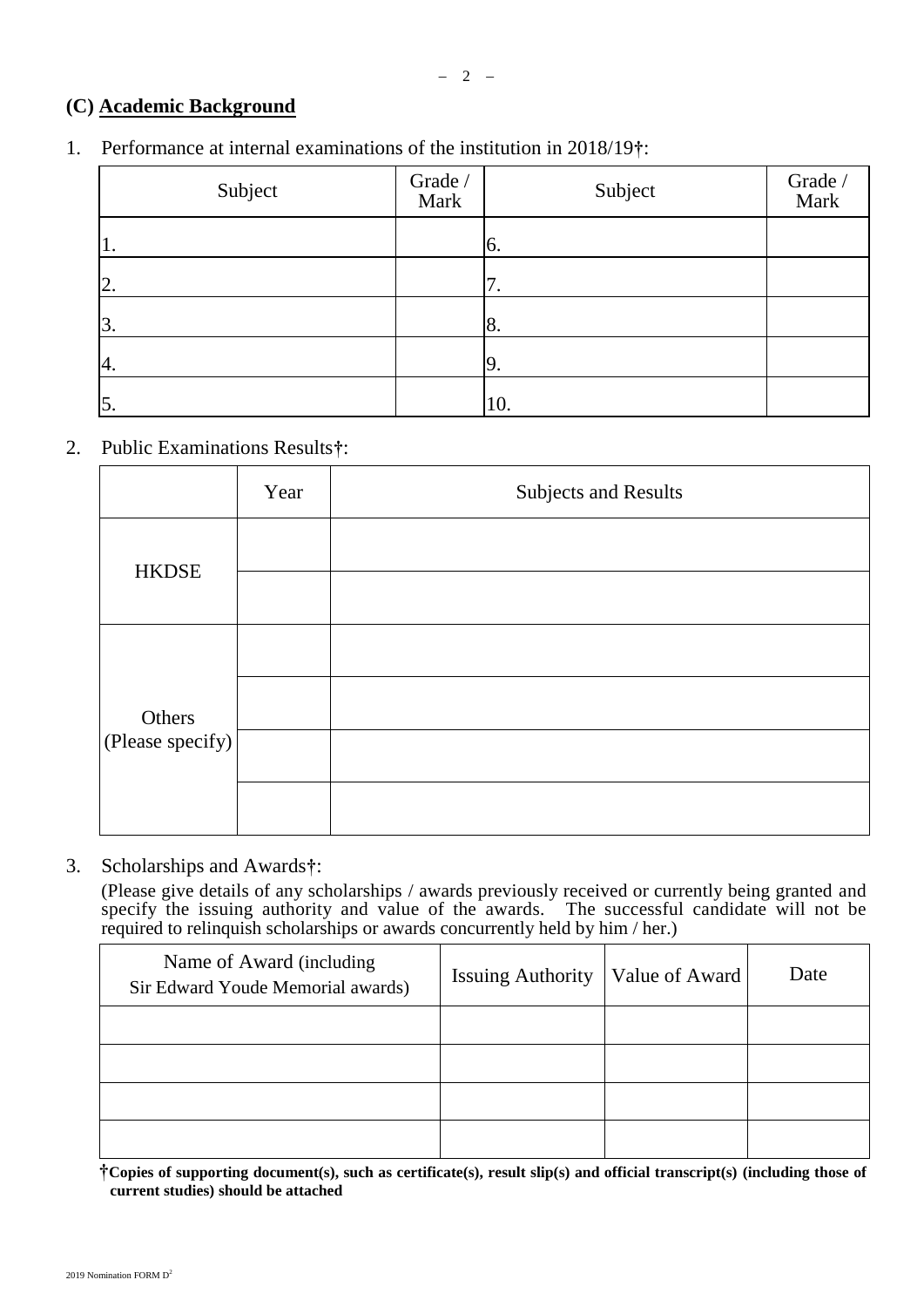## **(D) Extra-curricular Activities / Community Services**

List in chronological order the extra-curricular activities and community services participated **in the past three years**:

| Activity / Service | Position held / Attainment | Date |
|--------------------|----------------------------|------|
|                    |                            |      |
|                    |                            |      |
|                    |                            |      |
|                    |                            |      |
|                    |                            |      |

# **(E) Particulars of Special Educational Needs<sup>1</sup> and / or Mental Health Needs**

- 1. Type of special educational needs / mental health needs:
- 2. Seriousness of special educational needs and / or mental health needs (Please attach the most recent medical report and supporting document such as assessment report issued by Education Bureau or approval letter for disability allowance. Candidates may be required to attend an assessment):

 $\frac{1}{1}$ Students with special educational needs include those having physical disabilities, visual impairment, hearing impairment, speech and language impairment, attention deficit / hyperactivity disorders, specific learning difficulties, autism spectrum disorders and / or intellectual disabilities.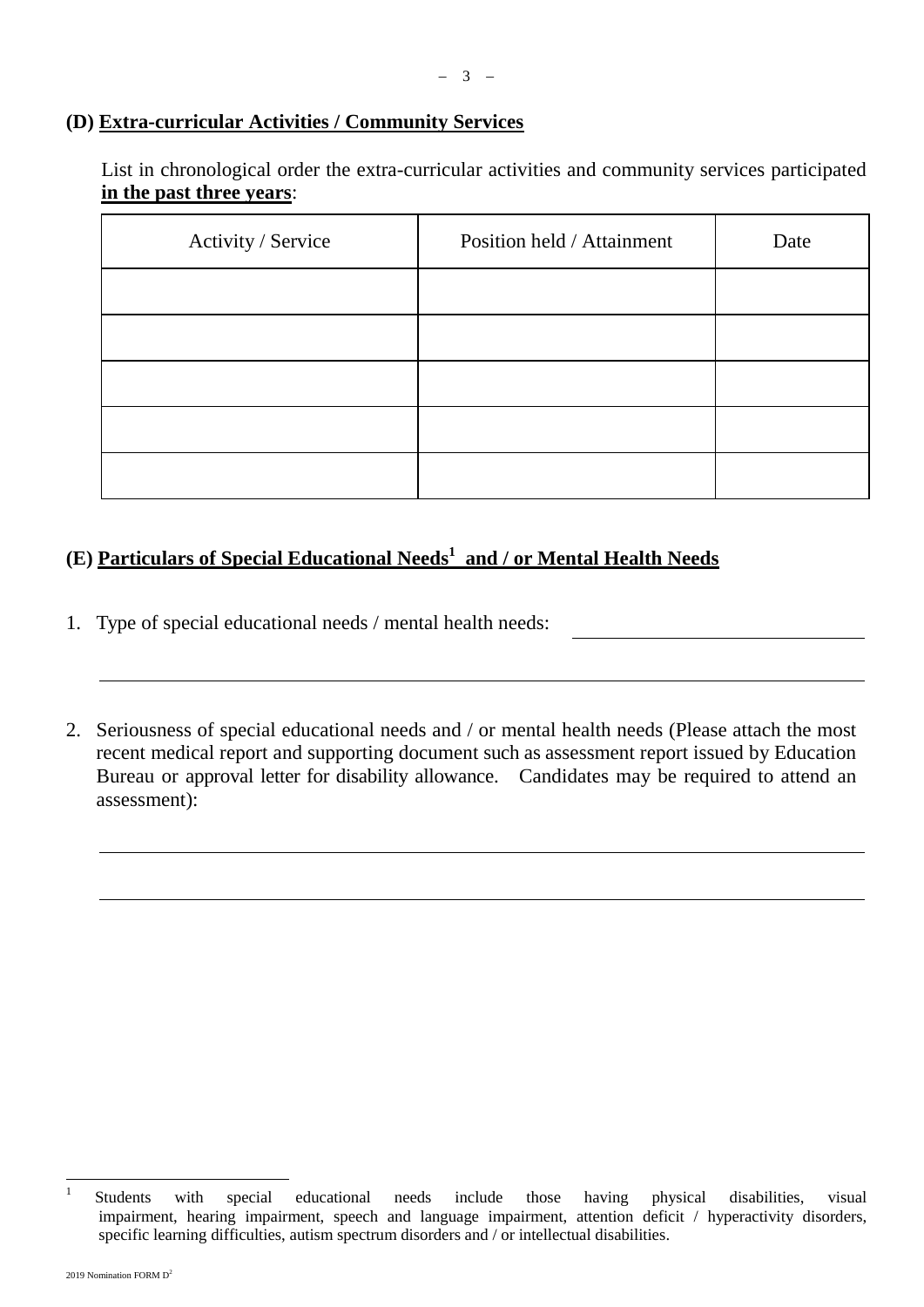#### **(F) Further Information**

Please give an account of, in **not more than 500 words**, preferably in English, the reasons for undertaking the course of current studies. (To be typewritten, if not, please ensure that handwriting is legible. Use additional sheets if necessary and duly sign on each page.)

#### **(G) Declaration by Candidate**

I hereby declare that:

- (a) the statements made in Part I of this nomination form including all the related documents provided are, to the best of my belief, true, complete and correct; and
- (b) I have read the Information Note D. I fully understand and agree to the arrangements stated therein in relation to my being nominated.

Signature : Date :

Name (in Full) :